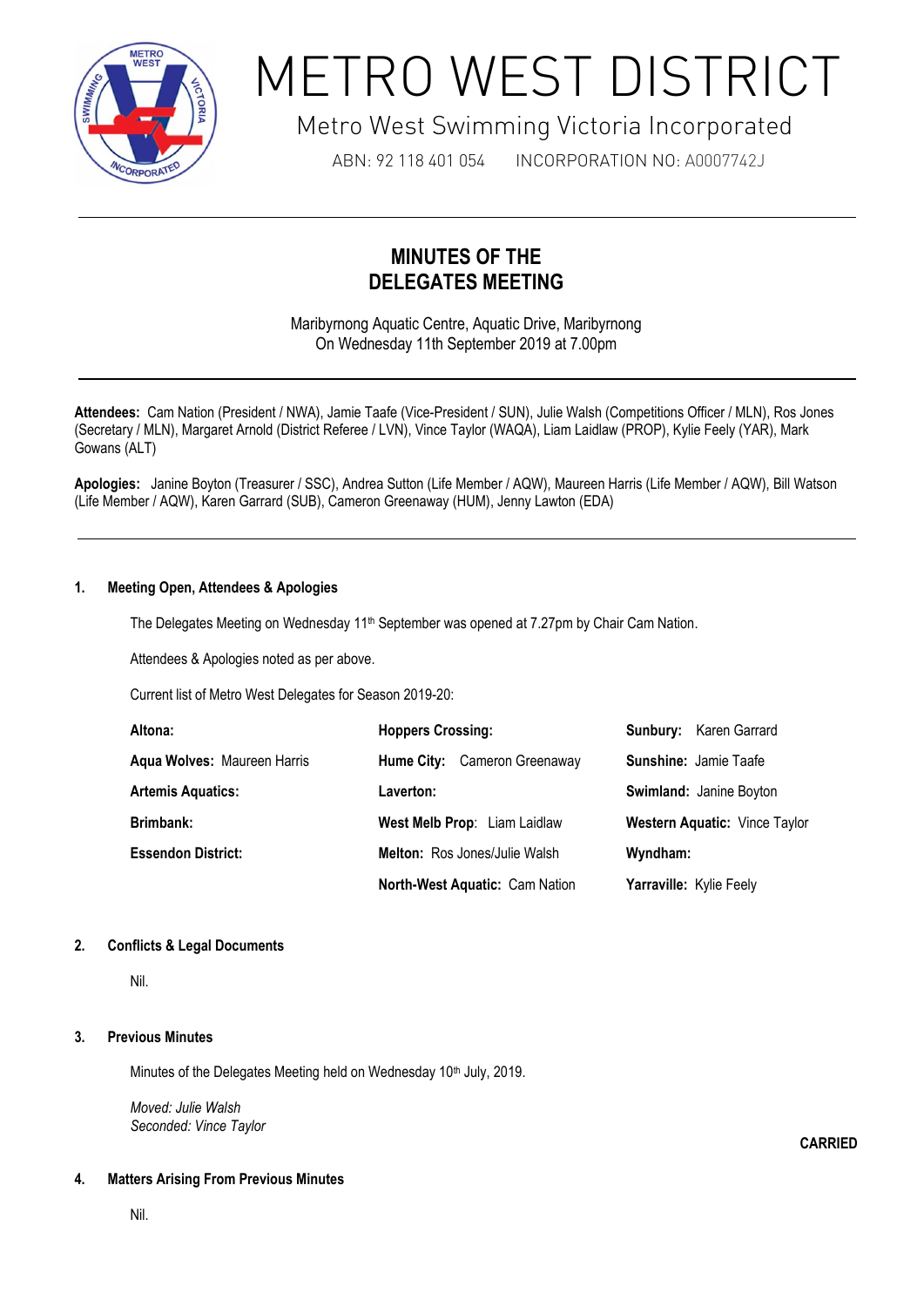#### **5. Correspondence from Swimming Australia or Swimming Victoria**

Swimming Victoria notified District of Annual General Meeting on Saturday 14<sup>th</sup> September. Annual Report & Finances circulated.

Metro West nomination for District Representative at SV AGM: Margaret Arnold – Cam to advise SV.

*Moved: Cam Nation Seconded: Jamie Taafe* **CARRIED**

**6. President's Report**

Verbal Report tabled by Cam Nation.

- Competitions calendar complete & available on Metro West website.
- District Championships moved to Craigieburn due to refurbishment at Broadmeadows.
- Medals for District Championships have arrived.
- Julie to tentatively book Craigieburn for All Junior Heats as possible Broadmeadows unavailable until July 2020.

*Moved: Cam Nation*

#### **7. Treasurer's Report**

No Report tabled due to Treasurer's absence.

#### **8. Competitions Officer's Report**

Verbal Report tabled by Julie Walsh.

- Proficiency and Encouragement meets together went well.
	- o Proficiency swimmers got rests and encouragement swimmers got to see experienced swimmers.
	- o Lots of positive feedback (Cam)
	- $\circ$  Showed proficiencies to younger swimmers for the future
	- $\circ$  Good turn out of Melton members as helpers for the meets
	- o Fantastic feedback
	- o Managed to deplete medal stock of excess bronze and silver
	- o Possibly run 2 meet manager computers next season

*Moved: Julie Walsh*

#### **9. District Referee's Report**

Alan Frost back in better health and on board with Metro West. Alan presented with 10 year service award at Encouragement Meet.

*Moved: Margaret Arnold*

#### **10. General Business**

Sean Carlos (Niagra Therapy) attended prior to meeting opened to demonstrate their massage product.

*Reported by Jamie Taafe (Vice-President) from SV Council Meeting:*

- SV Member Insight Survey
	- o 650 suggestions for improvements
	- o 12% Metro West members responded to survey (highest % for a district)
	- Put back to SV about costs to improve member participation. Will SV help with member participation improvement due costs – ie help with cost of encouragement meets, costs of Championship relays.
- SV Financial Report profit \$64,000 up from last year, more revenue but also more spent.